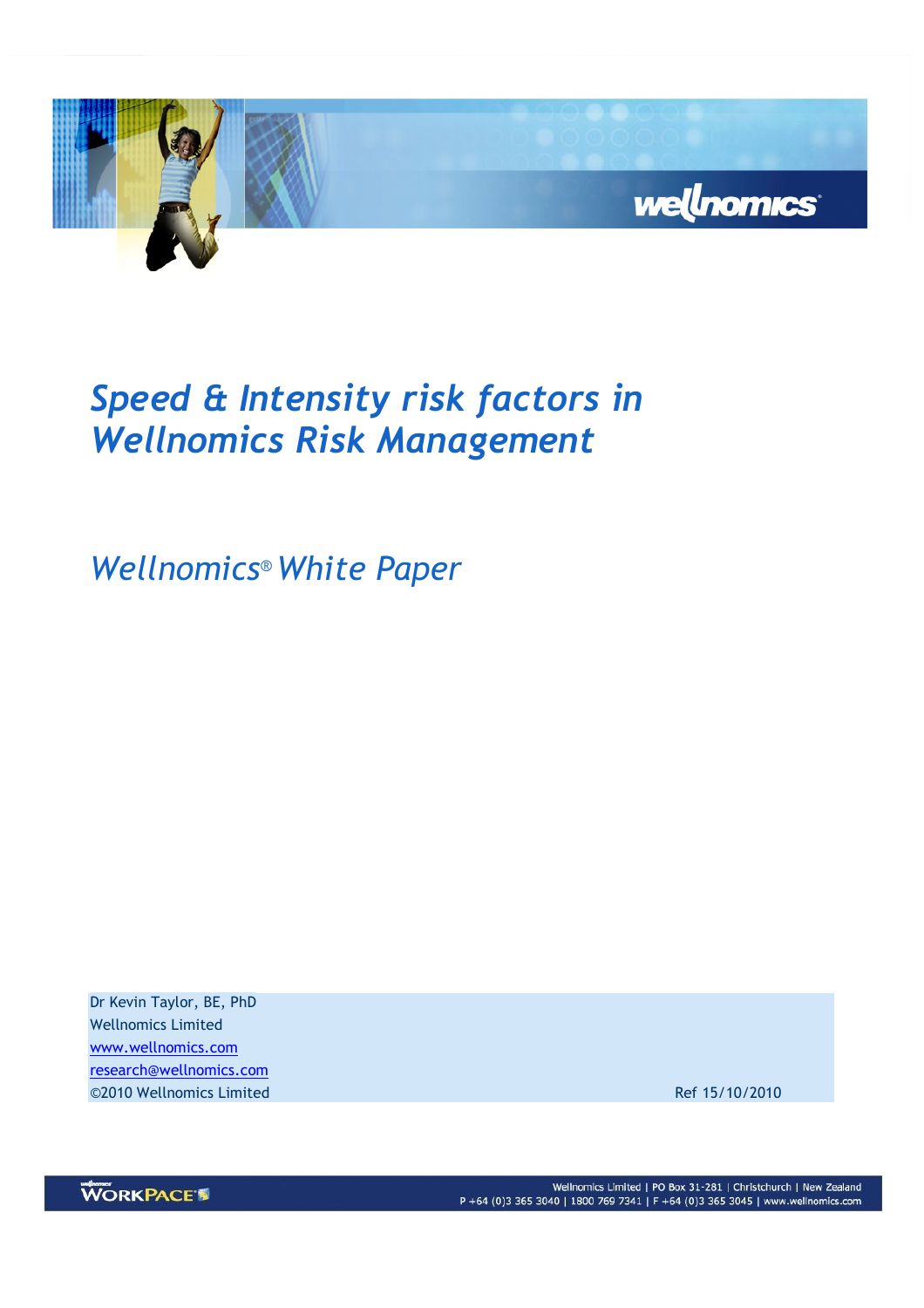# The research on "speed and intensity" of computer work

The risk algorithm within the Wellnomics Risk Management product was developed by a team of international experts at the TNO Research Institute in the Netherlands. This team analyzed data from over 50 scientific papers on musculoskeletal (MSD) risks in office workers. Based upon the scientific literature and expert opinion over 40 different risk factors were identified.

wellnomics<sup>®</sup>

These risk factors can be loosely grouped into a number of different "risk categories", such as posture, workstation setup, exposure (time at the computer), psychosocial factors and individual factors. Additionally, the intensity and precision of work was also identified as correlated with increased risk. Grouped under the heading of "Speed and Intensity" five different risk factors were identified as measuring different aspects of the intensity and precision of computer work:

- High typing speed
- High level of mouse clicks
- High level of mouse movements (i.e. a high rate of direction changes per minute)
- High use of mouse drag (holding down a mouse button whilst moving the mouse)
- High level of precise mouse work (making many very small mouse movements, as might be required in CAD or graphic design work)

In evaluating the scientific evidence for these risk factors there are two types of study that were analyzed.

First are epidemiological studies, which aim to study real world populations and identify correlations between the incidence of certain risk factors (such as high typing speed) and negative outcomes (such as discomfort or injury). After controlling for confounding factors (other factors in the environment that could also be causing these negative outcomes) the studies try to determine whether a specific risk factor is correlated with the negative outcomes, and if so, how strong its correlation is<sup>1</sup>. This allows us to then use these risk factors as future predictors of discomfort or injury.

Epidemiological studies don't necessarily make any attempt to understand the mechanisms behind the correlations between risk factors and negative outcomes i.e. why high typing speed should cause higher levels of discomfort or injury. They simply identify factors that are either correlated with or predictors for the negative outcomes.

The second type of study is experimental. Often conducted in a laboratory setting these studies are normally based upon an understanding of the underlying pathology or causes of injury. For example, it is believed that high levels of muscle tension and insufficient muscle recovery are a key cause of the development of pain and discomfort in MSDs. Therefore, anything that results in increased muscle tension (or insufficient muscle recovery) may increase the likelihood of injury and be a "risk factor" for MSD.

In an experimental study the effect of different environmental factors upon muscle tension can be studied. For example, muscle tension can be measured directly using electromyography (EMG). This means that in a laboratory setting the effects of, for example, high typing speed upon muscle tension can be studied. If higher typing speeds result in increased muscle tension it may be postulated that high typing speeds will result in an increased risk of discomfort or injury.

The level of research that has been done on different risk factors varies greatly. For example, postural risk factors have been studied extensively but the intensity and precision of computer work has been studied far less. This is possibly due to the fact that measuring the intensity and precision of office work is relatively difficult. When it comes to epidemiological studies it's only with the development of automated monitoring tools like WorkPace that extensive measurement of these aspects of office work has become possible.

-

<sup>1</sup> Often expressed as an Odds Ratio, or Relative Risk. An Odds Ratio of 3, for example, means that workers with this risk factor present are 3 times more likely to report discomfort.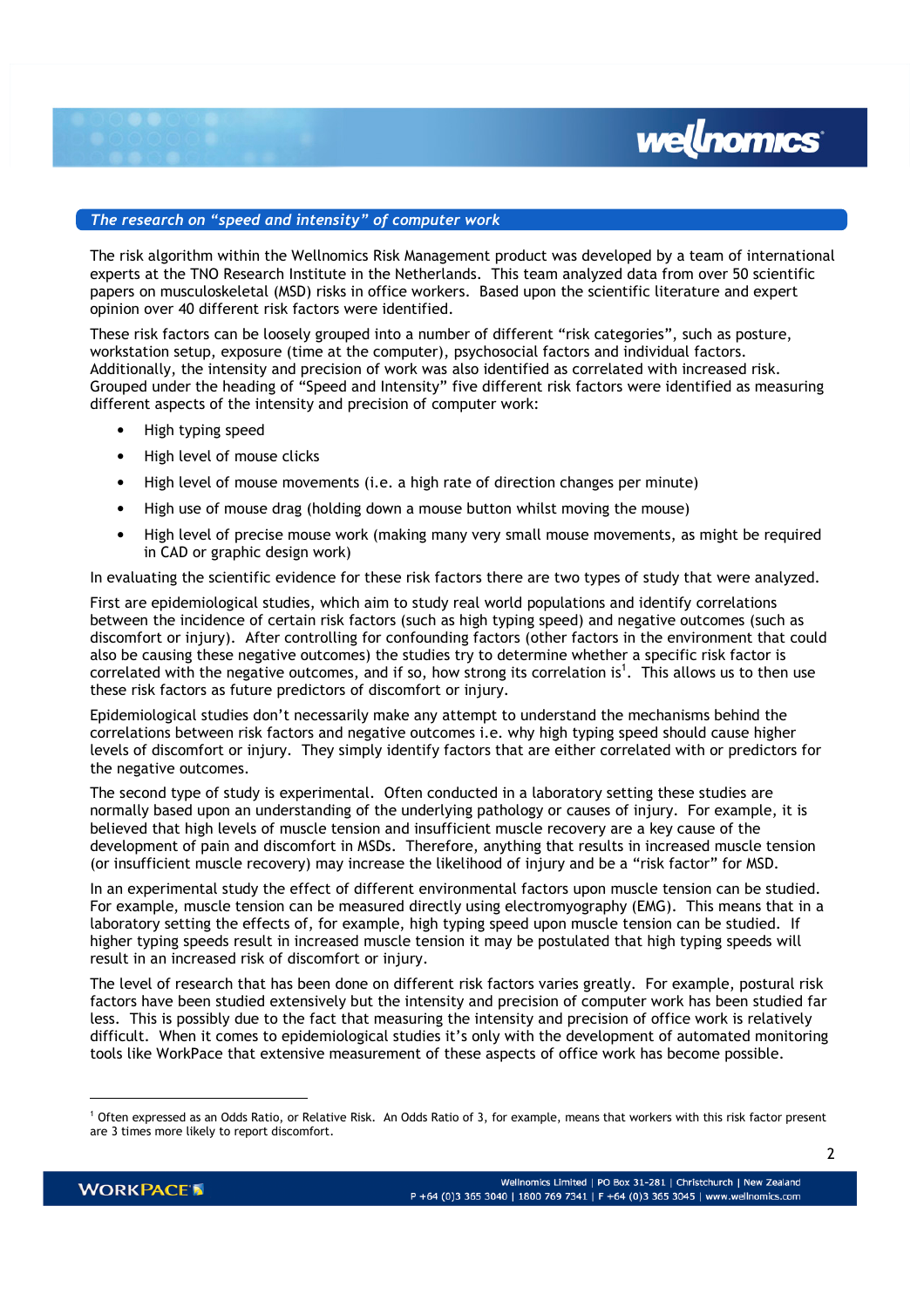

To date typing speed is the main factor that has been studied in the epidemiological literature, with a number of studies finding higher typing speeds correlated with increased symptoms. For example a 1990 NIOSH study by Burt et al<sup>2</sup> found increased odds of shoulder pain with moderate and high typing speeds. Studies have also found that data entry tasks, which often involve relatively high typing speeds, show increased risks (Aronsson 1992 $^3$ ).

There is little in the way of published epidemiological studies on other risk factors, such as mouse clicks or mouse movement. However, there is experimental literature looking at these. For example, Laursen et al  $(1988)^4$  looked at a hand and finger task and the effects of varying speed and precision on shoulder muscle tension as measured by EMG. The study found significant increases in muscle activity for high speed and precision (for example, greater than 100 to 160 movements/minute or 1.5-2.5x per second). Keir (1999)<sup>5</sup> found that carpal tunnel pressures were higher during repeated mouse dragging tasks. Overall the research shows a correlation between increased speed and intensity/precision of computer work and increased risks.

#### Choosing risk thresholds

The five risk factors in the Speed & Intensity risk category in Wellnomics Risk Management have been chosen as being representative of the speed and precision demands of computer work. Although the research supports these factors being correlated with symptoms there is not enough information to identify "safe" levels. In reality, as with other risk factors such as exposure<sup>6</sup> there is more likely to be a somewhat linear dose-response relationship rather than a specific threshold for typing speed, or rate of mouse clicks at which a risk of symptoms suddenly appears. This means that the higher the typing speed or use of mouse drag, the higher the risk of symptoms, and those workers with the highest speed and precision requirements are likely to have the highest level of increase in risk (especially if both high speed and precision are required together).

Because of this Wellnomics Risk Management focuses on identifying workers with very high speed and intensity work compared to the normal population average, on the basis that these workers are likely to have an increased risk compared to the normal population. A threshold for each risk factor is set based upon the  $90<sup>th</sup>$  percentile - identifying workers whose speed and intensity is in the top 10% of the population.

Wellnomics has one of the largest databases of population data for computer use in the world – with a dataset from over 50,000 office workers from nearly 100 organizations in 5 countries<sup>7</sup>. This has allowed Wellnomics to calculate accurate population distributions for each risk factor, and thereby identify the correct 90<sup>th</sup> percentile thresholds.

-

 $^2$  Burt, S., Hornung, R. and Fine, L.J., NIOSH Health Hazard Evaluation Report, HETA, 1990, 89-250-2046

<sup>&</sup>lt;sup>3</sup> Aronsson G, Berqvist U, Almers S., Work organisation and musculoskeletal discomforts in VDT work, in Swedish. Arbete och Hälsa 1992;4:1-40

<sup>4</sup> Laursen, B., B.R. Jensen and G. Sjogaard, Shoulder Muscle EMG during Repetitive Work Tasks with Varying Speed and Precision Demands, Kumar, S. (Ed.) Advances in Occupational Ergonomics and Safety, 1998, 210-13.

<sup>&</sup>lt;sup>5</sup> Keir, P.Jl, Bacha, J.M., Rempel, D., Effects of computer mouse design and task on carpal tunnel pressure, 1999, Ergonomics, Vol 42, Issue 10, 1350-1360

 $^6$  Taylor, K., Green, N., Computer Use Exposure as a Risk Factor for RSI Symptoms, Wellnomics White Paper, 2006

<sup>&</sup>lt;sup>7</sup> Taylor, K., C*omparison of Computer Use across different Countries*, PREMUS 2007 Conference Proceedings, 2007, Boston, MA, USA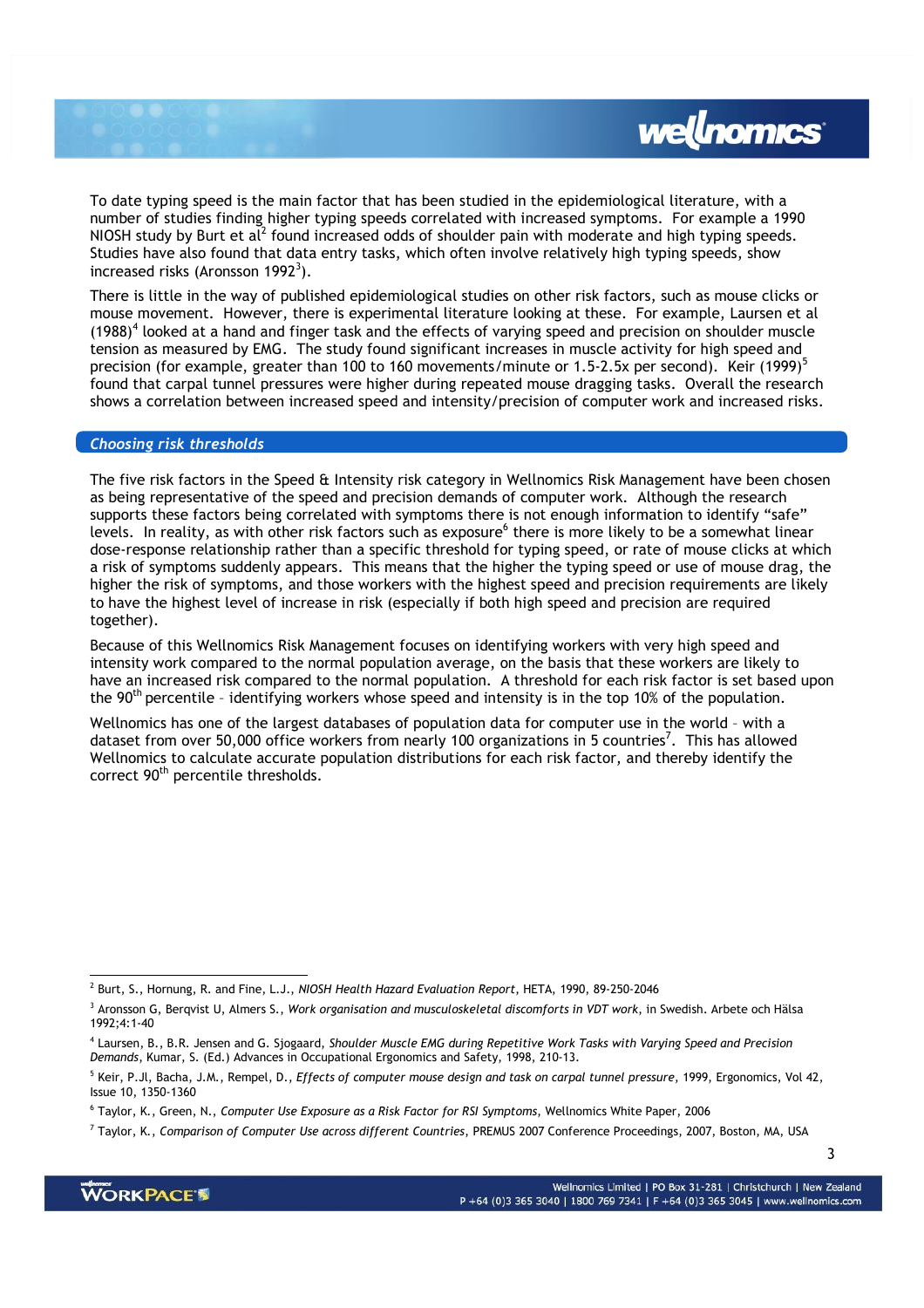

Population distribution for typing speed (cross-sectional sample from 95 organizations)<sup>7</sup>



### Level of mouse drag

Population distribution for mouse drag (cross-sectional sample from 95 organizations)<sup>7</sup>

Based upon this analysis the 90<sup>th</sup> percentile thresholds for each risk factor are shown below.

| <b>Risk Factor</b>               | 90 <sup>th</sup> percentile threshold     |
|----------------------------------|-------------------------------------------|
| High typing speed                | 14,250 keystrokes/hour                    |
| High level of mouse clicks       | 1,250 clicks/hour                         |
| High use of mouse drag           | 12% of time using mouse                   |
| High level of mouse movements    | 1,850 movements/hour                      |
| High level of precise mouse work | mouse precision factor <sup>8</sup> of 26 |

 8 Mouse precision is calculated by a formula that weights mouse movements according to their size, with many small (precise) movements giving rise to a larger mouse precision factor.

wellnomics

4